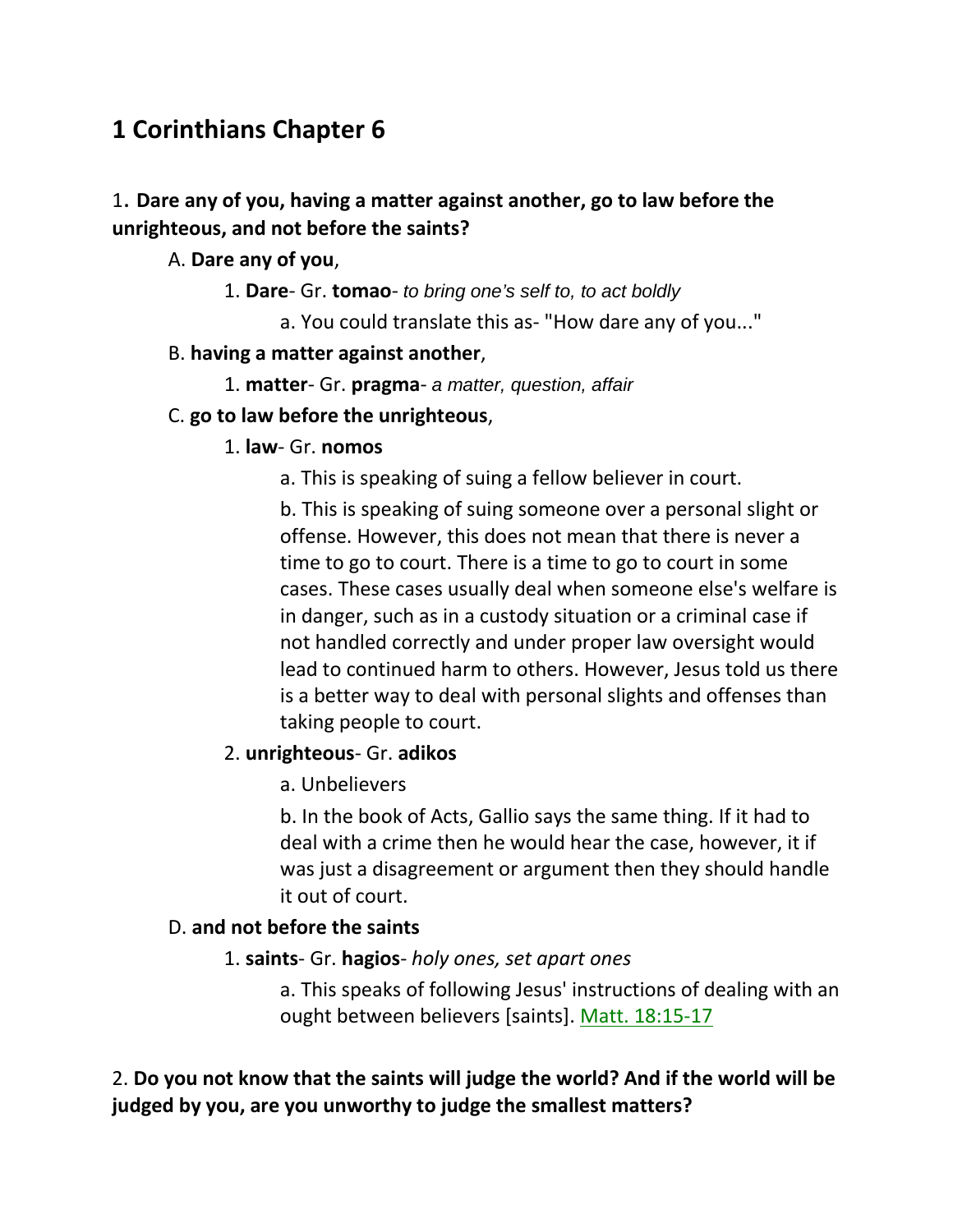### A. **Do you not know that the saints will judge the world?**

- 1. **know** Gr. **eido** *to perceive, to see in the mind's eye*
- 2. **saints** Gr. **hagios** *holy ones, set apart ones*
	- a. All believers are called saints over sixty times in the NT.
- 3. **judge** Gr. **krino** *to decide*

### 4. **world**- Gr. **kosmos**

a. This does not mean we will be the judge on the day of judgement at the White Throne Judgement. God will do this Himself.

## B. **And if the world will be judged by you,**

- 1. **world** Gr. **kosmos**
- 2. **judged** Gr. **krino**
- 3. **by you**

a. This means that we will rule and reign with Christ during the Millennium [thousand years] and be in charge of judging matters in Jesus' stead. Rev. 20:6

# C. **are you unworthy to judge the smallest of matters?**

- 1. **unworthy** Gr. **anaxios** *to be unequal to a task*
- 2. **judge** Gr. **krino**

## 3. **smallest matters**- Gr. **kriterion elachistos**

a. Often money is involved in disputes between believers. Jesus called money the least. Luke 16:10 A believer should be able to settle issues, even the least- money issues.

# 3. **Do you not know that we shall judge angels? How much more, things that pertain to this life?**

## A. **Do you not know that we shall judge angels?**

- 1. **know** Gr. **eido** *to perceive or see mentally*
- 2. **judge** Gr. **krino**
- 3. **angels** Gr. **aggelos**

a. I believe that this is referring to the good angels. We by creation are below angels but in the new birth we have been elevated above angels being made one with the Lord Jesus. We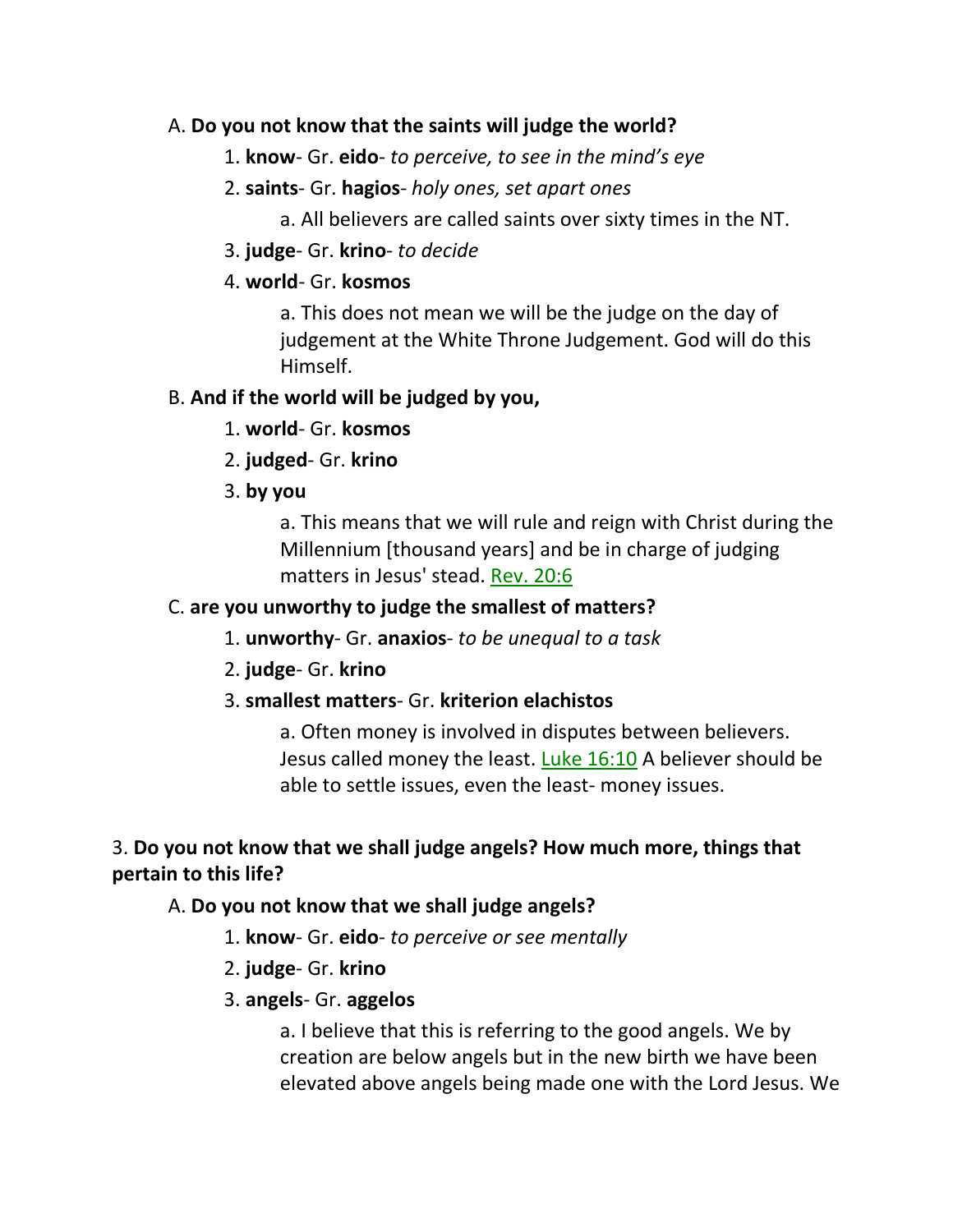will be utilized in ruling over the angels.

b. This may refer to the fallen angels who are in chains reserved for judgment. 2Pe\_2:4; Jud\_1:6 They chose to leave God, but we chose God. We could be used to judge them on the final day. However, I believe this verse refers to the good angels.

#### B. **How much more,**

### 1. **much more**

a. If we will be called to judge on these levels in the future, we can handle the small matters here and now.

### C. **things that pertain to this life**

1. **life**- Gr. **biotikos-** *relating to the present existence*

a. This is speaking of our natural life.

## 4. **If then you have judgments concerning things pertaining to this life, do you appoint those who are least esteemed by the church to judge?**

A. **If then you have judgements concerning things pertaining to this life,**

1. **judgments**- Gr. **kriterion**- *a rule of judging ("criterion"), that is, (by implication) a tribunal*

2. **pertaining to this life**- Gr. **biotikos**

### B. **do you appoint those who are least esteemed by the church to judge**

1. **appoint-** Gr. **kathizo-** *to place or sit*

2. **least esteemed**- Gr. **exoutheneo**- *to make of no account, despise utterly*

a. The KJV translates this as a command and gives the import that the least esteemed in the church should be set up as judges. Clearly this makes no sense. We don't want those in the church that are noted for foolishness [least esteemed] set over deciding spiritual matters. This should be translated as a question and refers to the world's judges that have no standing or respect in the church. Paul is asking the Corinthians why are they setting their cases before worldly judges seeing they have no esteem or standing in the church.

b. We should be setting those of esteem [those noted for wisdom] in the church to judge the matters of the church, not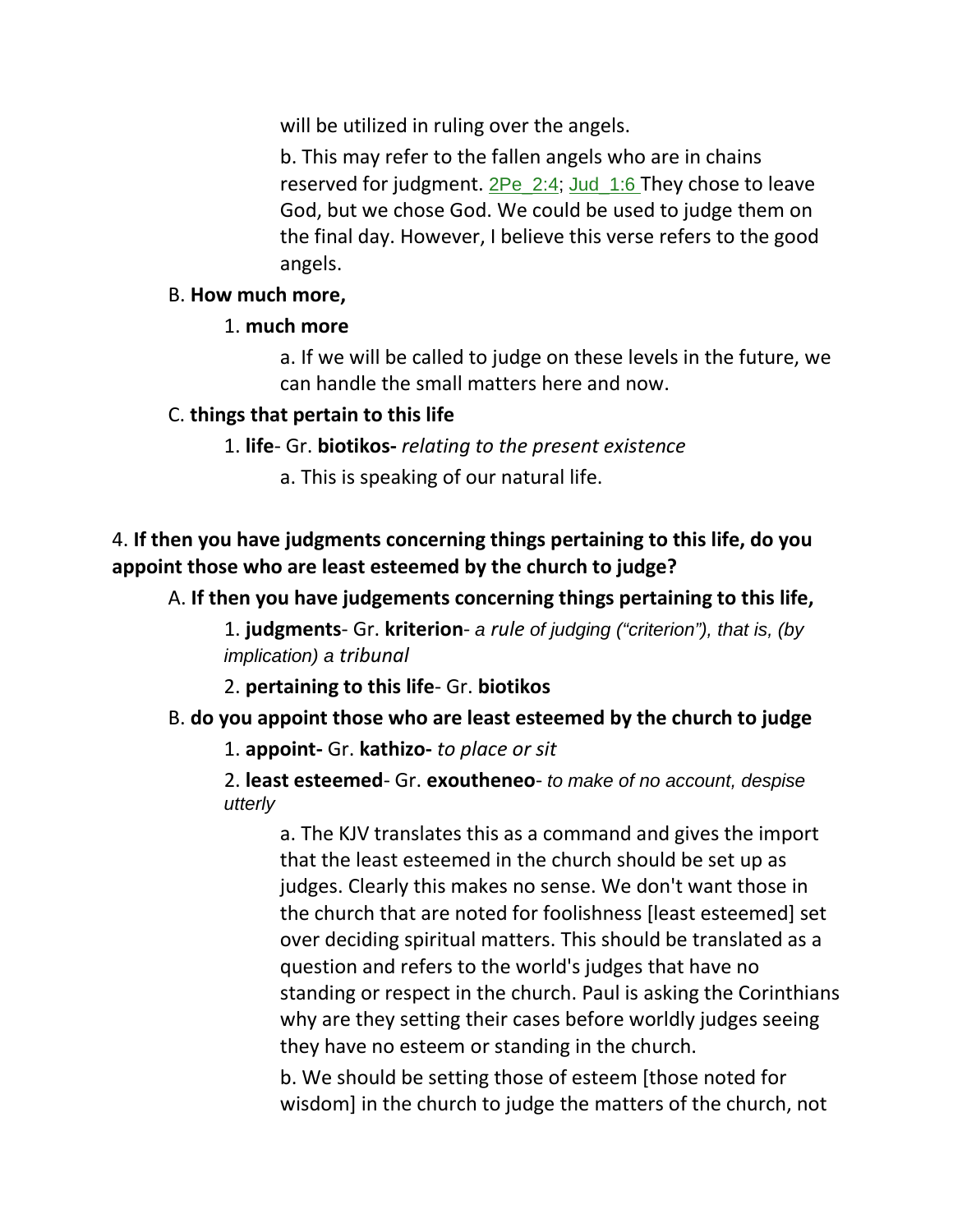those who are least esteemed.

3. **church-** Gr. **ekklesia**- *called out ones*

4. **judge-** not in Greek- omit

5. **I say this to your shame. Is it so, that there is not a wise man among you, not even one, who will be able to judge between his brethren?** 

#### A. **I say this to your shame**

- 1. **say** Gr. **lego**
- 2. **shame** Gr. **entrope** *humiliation; in NT shame*
- B. **Is it so,**

1. Unfortunately, it was and still is...

#### C. **that there is not a wise man among you,**

#### 1. **wise man**- Gr. **sophos**

a. Here we see that God does not intend the least esteemed the church settling issues in the church. Paul is asking to find a wise man [one who is esteemed] to do it.

b. It is ironic that the Corinthians prided themselves in their wisdom and Paul is asking if any of them are wise!

c. If there is no wise person found, we still are not left without divine resources. We can ask for wisdom! James 1:5

#### 2. **among you**

a. Believers at Corinth

#### D. **not even one,**

#### E. **who will be able to judge between his brethren**

#### 1. **able**- Gr. **dunamai**

a. Those who are mature in the Word of God and sensitive to the Spirit are able to judge between their brethren.

#### 2. **judge**- Gr. **diakrino**- *to determine, give judgment, decide a dispute*

#### 3. **his brethren**

a. Fellow believers

b. We need to go to the leaders in the church with our disputes if we can't work them out between the person involved. This should be the place to take them, not to court, unless legally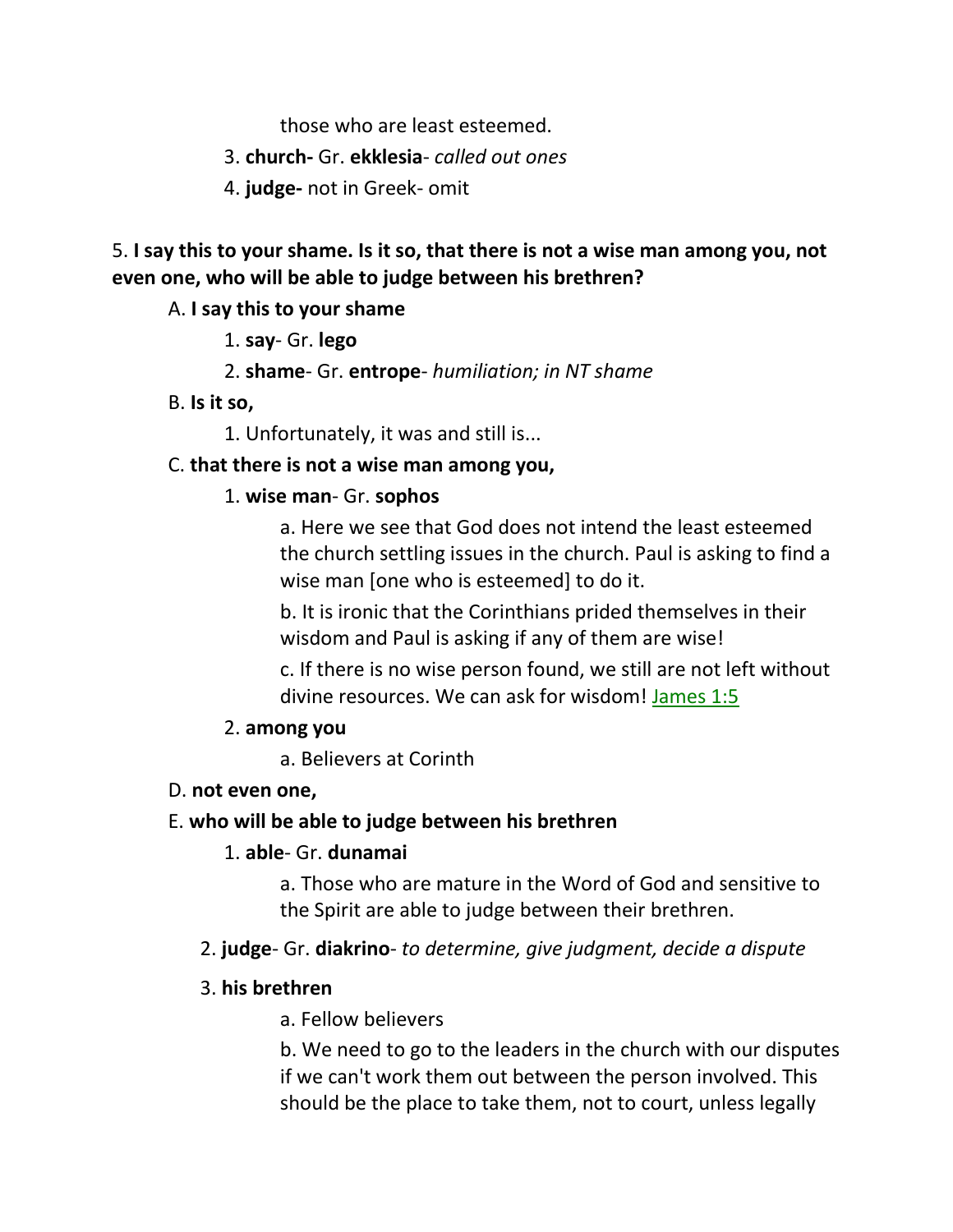they must go there.

## 6. **But brother goes to law against brother, and that before unbelievers!**

## A. **But brother goes to law against brother,**

# 1. **brother**- Gr. **adelphos**

a. Fellow believer

2. **goes to law**- Gr. **krino**- *goes to be judged*

# B. **and that before unbelievers**

# 1. **unbelievers**- Gr. **apistos**

a. These are not led by the truth of God's Word or the Spirit of God in most cases.

7. **Now therefore, it is already an utter failure for you that you go to law against one another. Why do you not rather accept wrong? Why do you not rather** *let yourselves* **be cheated?** 

A. **Now therefore,**

B. **it is already an utter failure for you that you go to law against one another.**

1. **already**- Gr. **ede-** *even now*

a. Before the case is even argued and decided.

2. **utter failure**- Gr. **holos hettema**- *wholly a diminution, decrease: i.e. defeat, loss*

> a. Even if the case is decided in your favor, you have completely lost with your brother and before the Lord.

# 3. **go to law**- Gr. **echo krima**- *hold court*

a. Before you hold court with man over a grievance, you should hold court with God about your situation.

# C. **Why do you not rather accept wrong?**

# 1. **accept wrong**- Gr. **adikeo**- *to suffer injustice*

a. God is the righteous Judge and will make all things right for you if you trust Him. Prov. 20:22

# D. **Why do you not rather be cheated?**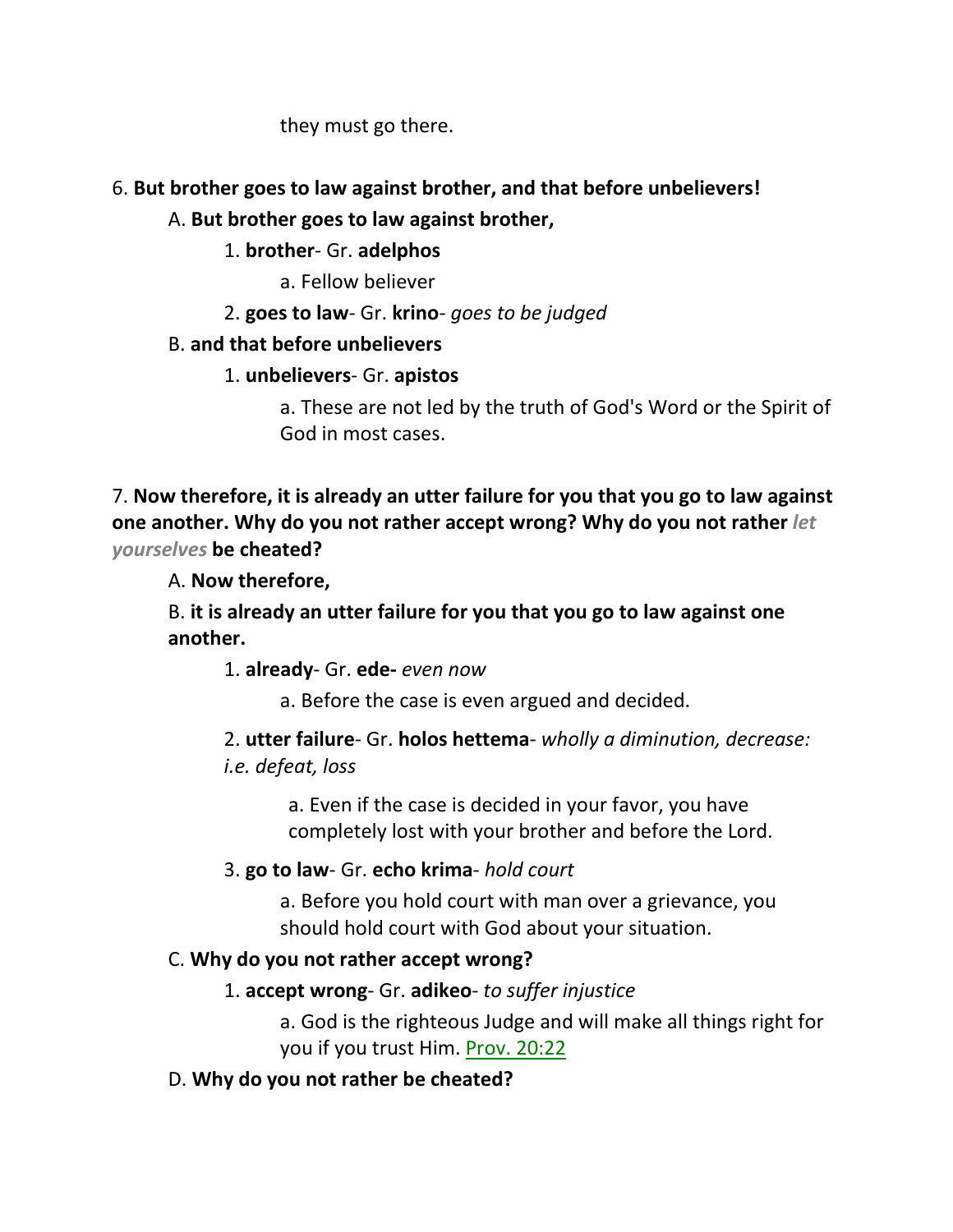1. **be cheated**- Gr. **apostereo**- *to suffer one's self to be deprived or defrauded*

a. Man may cheat you but God will never cheat you. He will make up for what people have taken from you if you but trust Him.

# 8. **No, you yourselves do wrong and cheat, and** *you do* **these things** *to your* **brethren!**

## A. **No,**

1. No, you refuse to do that. Not only that, you are guilty of doing it yourselves to others! You cry injustice when it happens to you but you do the same thing to others. This is a definition of a hypocrite. Matt. 7:4-5

2. What we judge others for we are guilty of doing the same thing in some form or fashion. Romans 2:1

### B. **you yourselves do wrong and cheat,**

# 1. **you yourselves**

a. The very ones who had wrong done to them. They have done it or do it to others.

- 2. **do wrong** Gr. **adikeo** *to act unjustly*
- 3. **cheat** Gr. **apostereo** *to deprive or defraud*

a. You have never really been ripped off until someone with a fish on their business card does it to you! Just because a business has a fish on their sign does not mean you won't get baited and hooked! Some will praise Jesus one moment and rip you off the next. This is so sad but so true.

## C. **and you do these things to your brethren**

1. Fellow Christians

9. **Do you not know that the unrighteous will not inherit the kingdom of God? Do not be deceived. Neither fornicators, nor idolaters, nor adulterers, nor homosexuals, nor sodomites,** 

A. **Do you not know that the unrighteous will not inherit the kingdom of God.**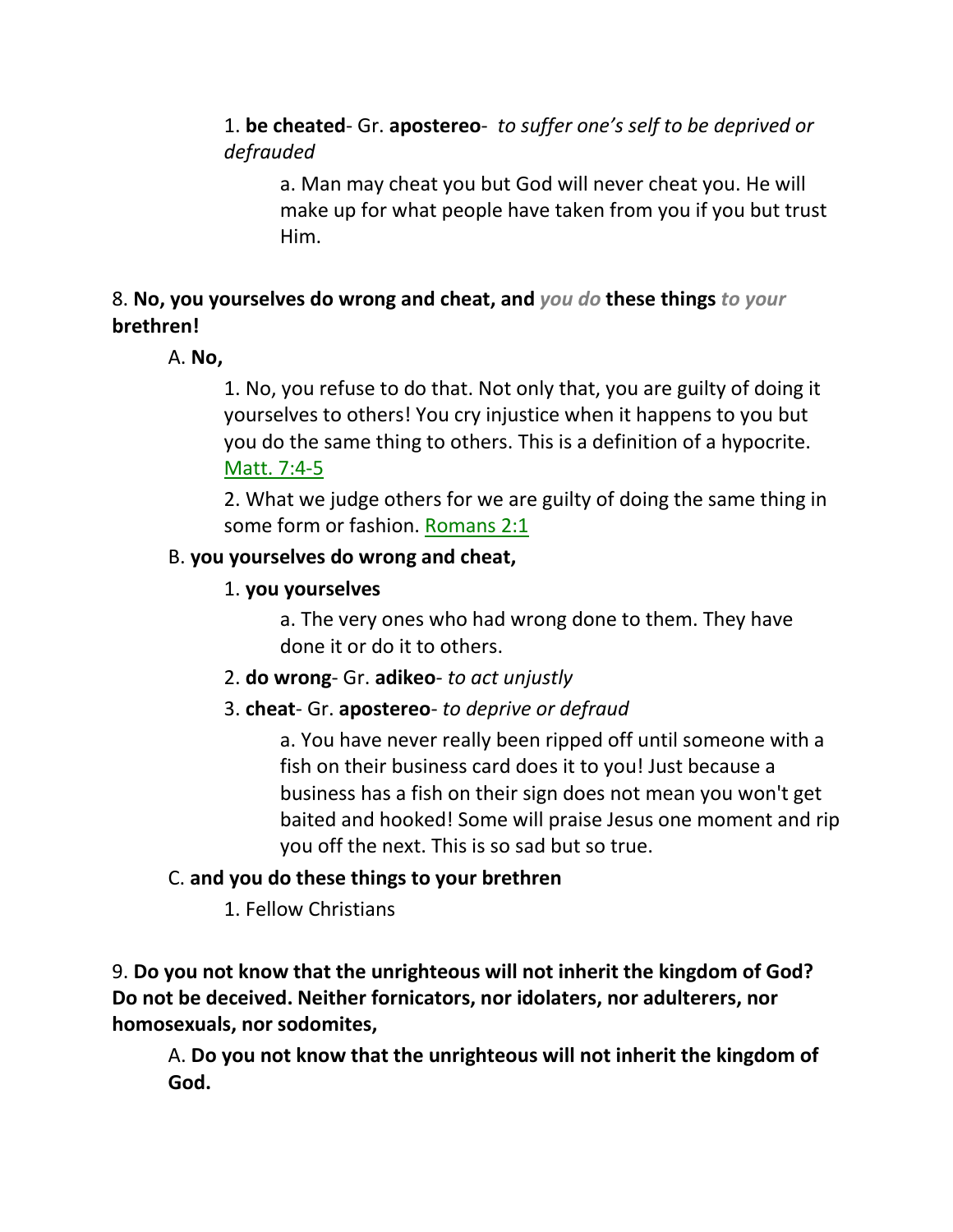#### 1. **know**- Gr. **eido**- *to know by perception, to mentally see*

a. When Paul asks, "Don't you know?" it is like him saying, "Hello! Don't you know this!?"

b. Paul uses this phrase six times in the book of 1 Corinthians. 1Co\_6:2-3, 1Co\_6:15-16, 1Co\_6:19, 1Co\_3:16, 1Co\_9:24 This is a slap in the face of these people who bragged about their great wisdom and knowledge.

### 2. **unrighteous**- Gr. **adike**

a. Born again believers are not unrighteous. They are righteous in Christ and by Christ. This righteousness is by grace and not by personal merit or performance.

### 3. **inherit**- Gr. **kleronomeo**

a. On what basis does someone inherit something? It is because they were born into a family and a death has occurred. Every Christian has been born into the family of God and through the death of Jesus have been given an inheritance in Him.

b. The unrighteous or unbeliever has not been born into the family of God, therefore, they have no inheritance in it!

c. All those listed below are unsaved people and are characterized by their sin. Christians are not characterized by their sins, but by who they are in Christ- righteous.

## 4. **kingdom**- Gr. **basileia**

a. We live in a kingdom, not a democracy. The King that rules over us is holy, so we too are holy and should demonstrate holiness.

### B. **Do not be deceived.**

### 1. **deceived**- Gr. **planao**- *to wander or deviate from a set pattern*

a. We get our word "planet" from this. Early astronomers that the planets were wandering stars.

## C. **Neither fornicators,**

### 1. **fornicators**- Gr. **pornos**

a. This is a general word for someone that practices sexual immorality of all types.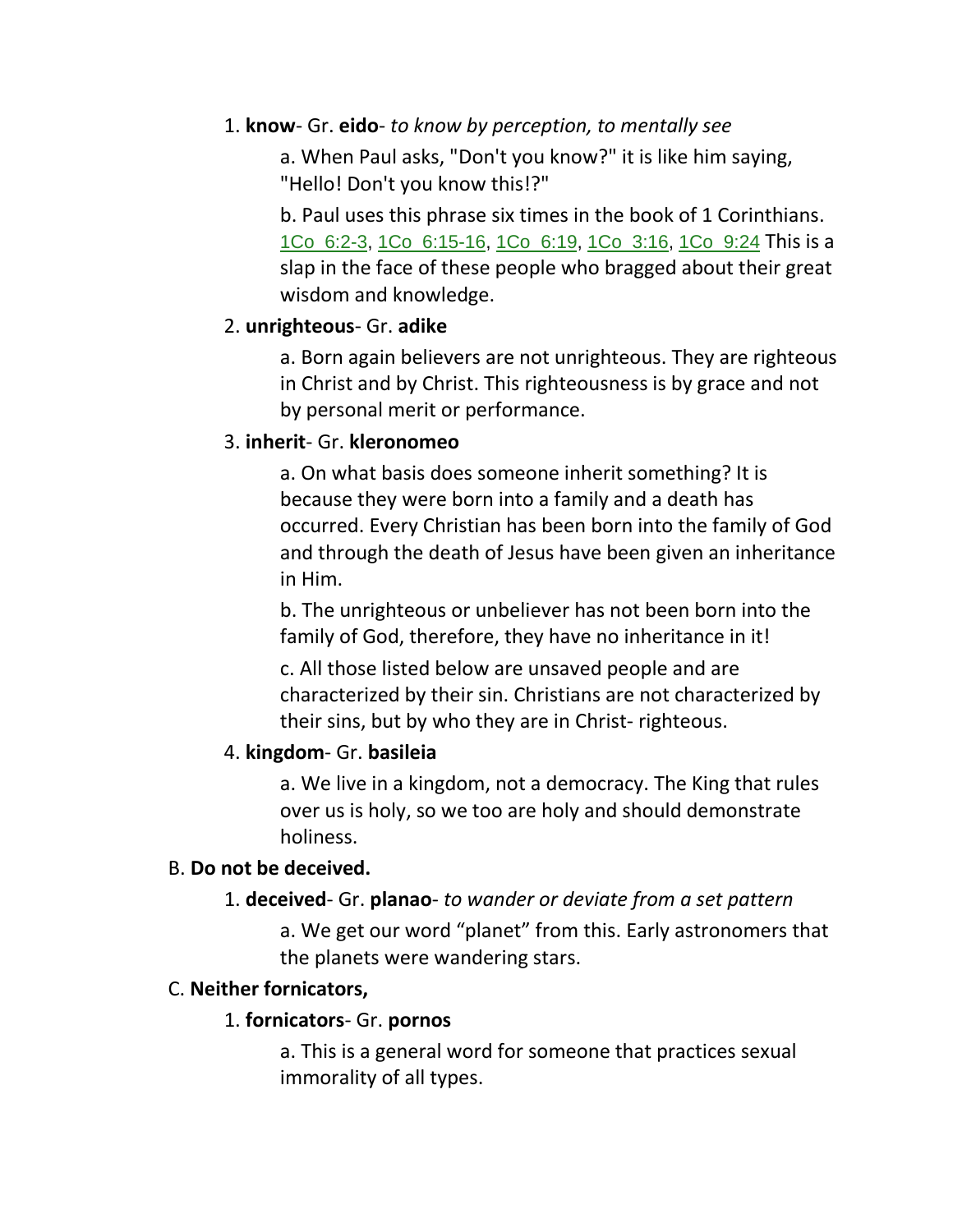### D. **nor idolators,**

#### 1. **idolators**- Gr. **eidololatres**

a. This is not necessarily bowing down to a stone or piece of wood. It also includes covetousness. Idolatry is placing ANYTHING above your devotion to and trust of God.

#### E. **nor adulterers,**

#### 1. **adulterers**- Gr. **moichos**

a. Those who practice sex outside of the marriage covenant.

#### F. **nor homosexuals,**

1. **homosexuals**- Gr. **malakos**- *effeminate, of a male who submits his body to unnatural lewdness with other men, a male prostitute*

a. Today to take a biblical stance on homosexuality makes you a hate monger to the world. We need to side with God on this instead of the world.

b. We are to hate sin and love the sinner.

#### G. **nor sodomites**

1. **sodomites**- Gr. **arsenokoites**- *a man who has sexual intercourse with another man*

### 10. **nor thieves, nor covetous, nor drunkards, nor revilers, nor extortioners will inherit the kingdom of God.**

A. **nor thieves,**

1. **thieves**- Gr. **kleptes**

a. We get our words "klepto" and "kleptomaniac" from this word.

B. **nor covetous,**

1. **covetous**- Gr. **pleonektes**

C. **nor drunkards,**

1. **drunkards**- Gr. **methusos**

D. **nor revilers,**

1. **revilers**- Gr. **loidoros**- *abusive*

E. **nor extortioners will inherit the kingdom of God** 

1. **extortioners**- Gr. **harpax**- *ravenous, a robber, extortioner*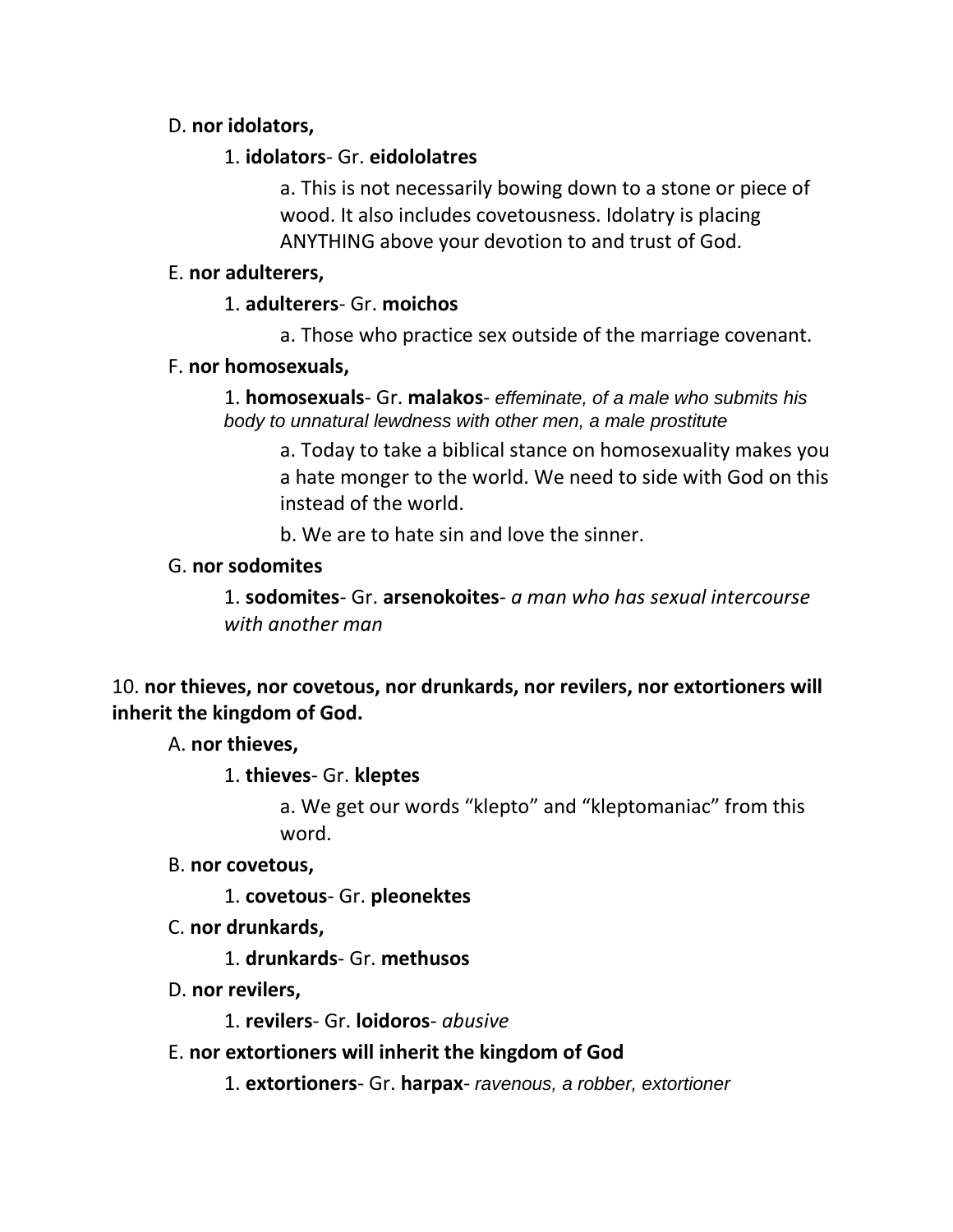11. **And such were some of you. But you were washed, but you were sanctified, but you were justified in the name of the Lord Jesus and by the Spirit of our God.** 

### A. **And such were some of you,**

#### 1. **such**

a. Unbelievers characterized by their sin.

b. Again believers are not characterized by sin, but by the righteousness of Christ.

#### 2. **were**

a. If anyone is in Christ old things have passed away, behold all things have become new. 2 Cor. 5:17

## 3. **you**- *This is plural in the Greek*

a. For every one verse that speaks of us as an individual there are many more that speaks of "us" as "we" in the plural. Although it is true we are individuals and God's sees us a such, it is also true that we are one body and God sees us a such.

b. When we are meditating scripture it is good to personalize it, but it is good to personalize it not only as "I" but also as "we" and "us". When we confess God's Word concerning "us" as the church in whole then the Word takes on a grander scale and often has greater impact to our heart.

c. One of the biggest problems in Christendom today is what I call the "stand alone" self. The flesh is selfish. When we only meditate on scripture in a way that it focuses on only our self then the Spirit of grace is hindered. When we see ourselves in union with Christ and with the body of Christ, then the Spirit of grace can flow more freely.

d. Paul prayed that "you, with all the saints" would get the revelation of the love of God. Eph. 3:18

### B. **But you were washed,**

### 1. **washed**- Gr. **apoluo**- *to wash completely*

a. Ezek 36:25- We are washed with pure water.

b. This is the washing of regeneration. Titus 3:5 This is not a mere outward cleansing, but a washing that makes us new on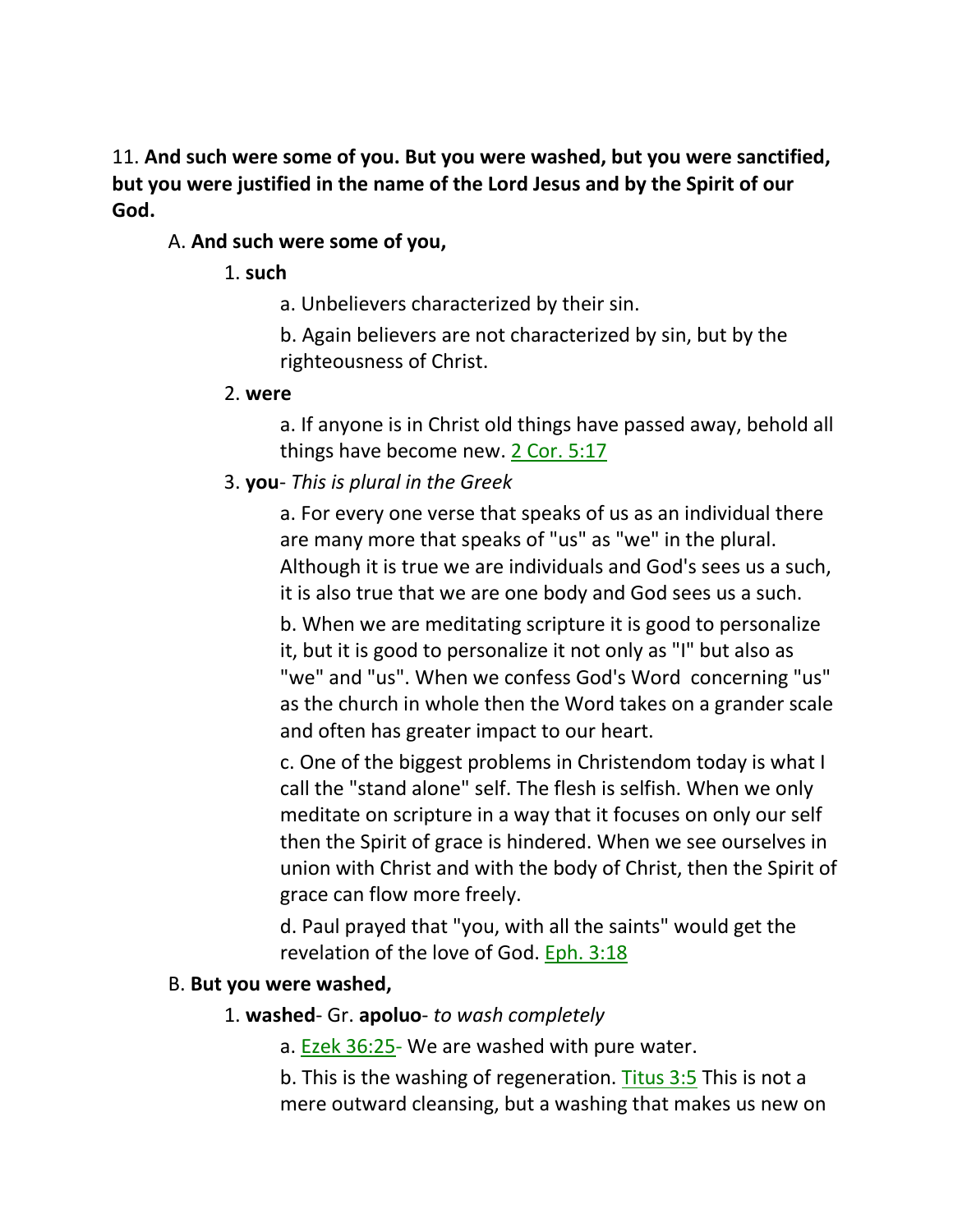the inside.

c. We are washed in his blood. Rev. 1:5

## C. **but you were sanctified,**

1. **sanctified**- Gr. **hagiazo**- *to set apart, make holy*

D. **but you were justified in the name of the Lord Jesus and by the Spirit of our God**

1. **justified**- Gr. **dikaioo**- *to declare as innocent, to be put into right relationship*

a. Justification is both imputed to us and imparted into us. We are legally declared innocent by God, but also we are made the righteousness of God in Christ Jesus in our new man [our reborn spirit].

## 2. **name**- Gr. **onoma**

a. We are thus blessed because of Jesus Christ and upon His authority.

## 3. **Spirit**- Gr. **pneuma**

a. The Spirit is the agent that does the bathing, sanctifying, and justifying in us.

# 12. **All things are lawful for me, but all things are not helpful. All things are lawful for me, but I will not be brought under the power of any.**

## A. **All things are lawful for me,**

# 1. **All things**

a. Undoubtly this was the mantra used at Corinth- "All things are lawful!" This is a ditch that one gets into when they see that they are no longer under the Law. The two ditches for Christians to fall into- legalism and lawlessness.

### 2. **lawful**- Gr. **exesti-** *it is right (through the figurative idea of being out in public), lawful, permitted*

a. We are not subject to the Mosaic Law, but we are not to be lawless. We are to operate by the higher laws of grace- the law of love, the law of faith, and the law of the life in Christ Jesus. To live lawless is to live in the unbridled flesh.

## B. **but all things are not helpful.**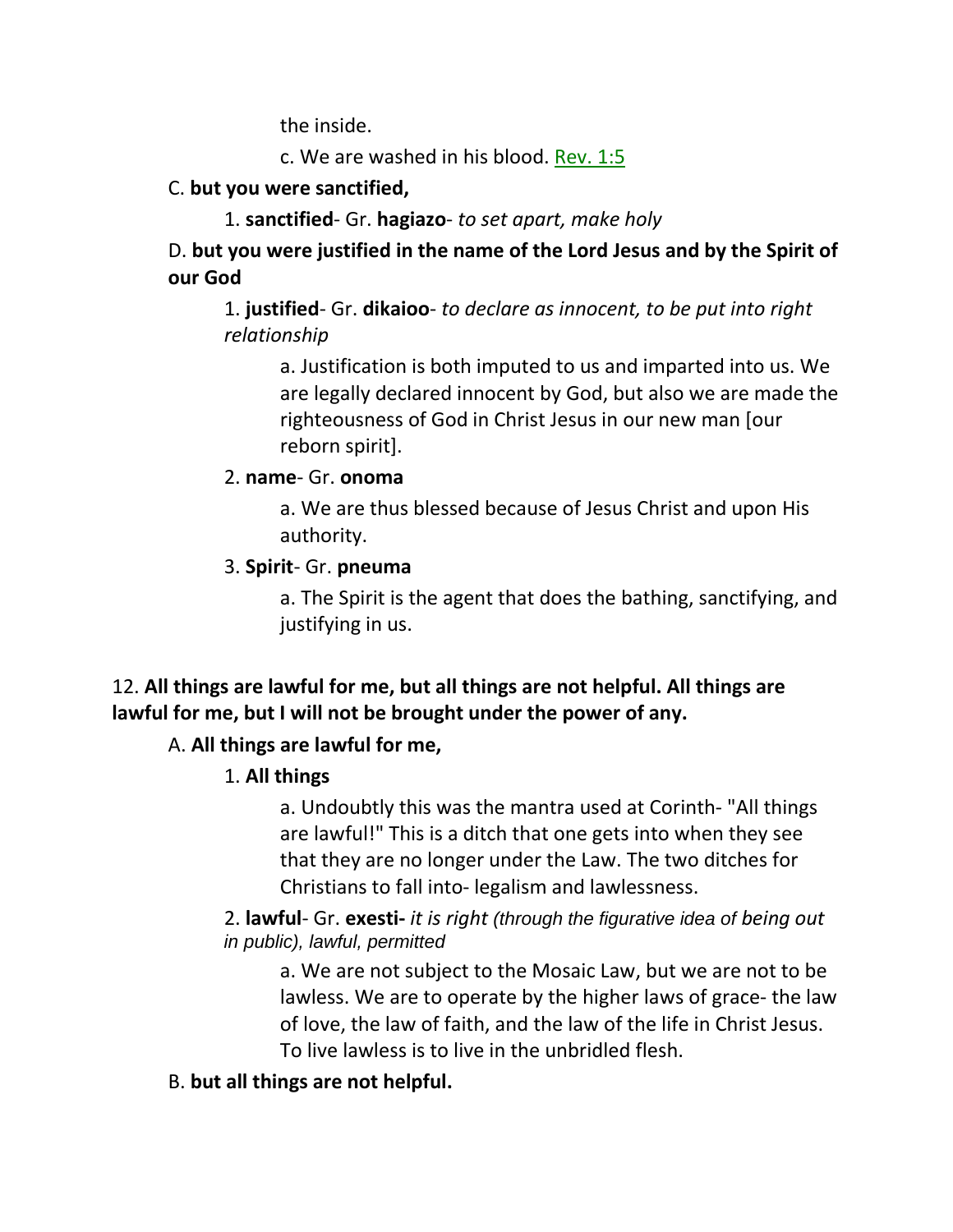- 1. **helpful** Gr. **sumphero** to *bear together* (*contribute*)
- C. **All things are lawful for me,**
- D. **but I will not be brought under the power of any.**

1. **brought under the power**- Gr. **exousiazo**- *to be brought under the authority of*

a. Whoever we yield to, we come under their authority. Romans 6:16 Jesus knew this when the devil wanted Jesus to bow to him.

b. Freedom to do something is not the same as freedom from the power of that thing. We are free to do some things, but those things can enslave you and you can lose your freedom from not doing them! Addictions start with the use of the freedom of choice until you have no choice but to do it. The Word and the power of the Spirit can break any addiction. The power of grace is not only freedom to do things but also freedom to no do things!

2. **any**

a. anything

13. **Foods for the stomach and the stomach for foods, but God will destroy both it and them. Now the body** *is* **not for sexual immorality but for the Lord, and the Lord for the body.** 

A. **Foods for the stomach and the stomach for foods,**

- 1. **foods** Gr. **broma**
- 2. **stomach** Gr. **koilia**

a. This was another mantra the Corinthians liked to quote. This saying means that it was acceptable to indulge in excess food because God made the stomach to receive food. They unfortunately took this to mean it was acceptable to cater to all bodily appetites including sexual impulses.

## B. **but God will destroy both it and them.**

1. **destroy**- Gr. **katargeo**- *to render idle, unemployed, inactivate, inoperative, to cause to cease, put an end to, do away with, annul, abolish*

a. In our resurrection body we will not need food or a stomach to digest it. We will be sustained by the life of God.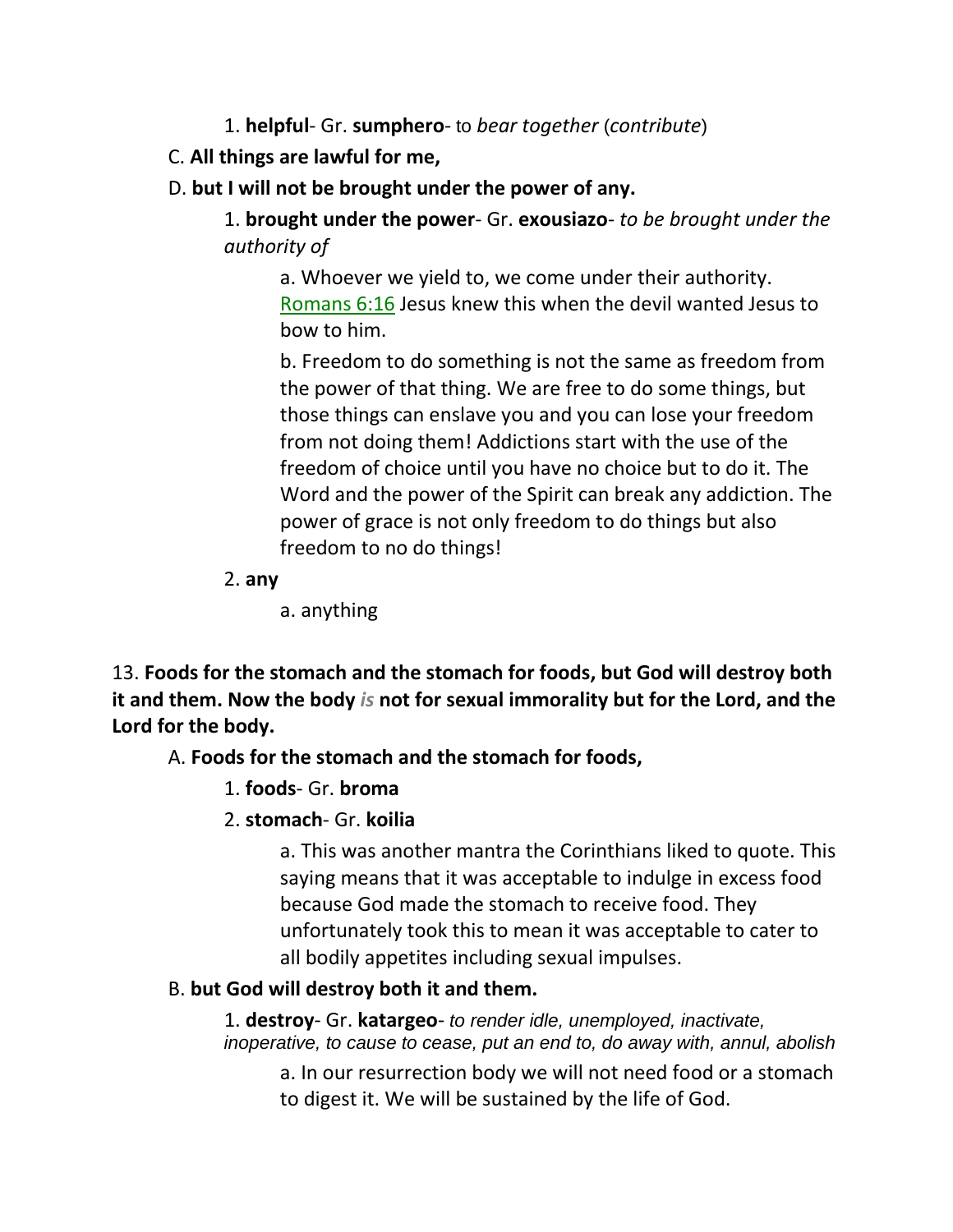b. Although we will not need food or our stomach to live in heaven, we will be able to eat. We will all partake of the Supper of the Lamb. Rev. 19:9 Jesus ate fish and honeycomb in His resurrection body. Luke 24:42 We will have a body like Him. Phil. 3:21

## C. **Now the body is not for sexual immorality but for the Lord,**

## 1. **body**- Gr. **soma**

a. The body was created to be a temple for the Spirit of God to dwell in.

## 2. **sexual immorality**- Gr. **porneia**

## D. **and the Lord for the body**

1. Our bodies are not a mere shell we live in, but they are members of Christ himself. 1 Cor. 6:15

### 14. **And God both raised up the Lord and will also raise us up by His power.**

A. **God**- Gr. **theos**

1. God the Father

- B. **raised up** Gr. **exegeiro** *to raise up out of*
- C. **Lord** Gr. **kurios**
	- 1. The Lord Jesus

### D. **power**- Gr. **dunamis**

1. Just as sure Jesus' body was raised from the dead so ours well too by the power of God.

2. The resurrection from the dead is a cardinal truth of Christianity. If you don't believe in resurrection you can't be saved. Rom. 10:9-10 3. Paul brings this up because some at Corinth were teaching and believing there would be no bodily resurrection from the dead. Chapter 15 This came from Greek thought that physical matter was evil and spirit was good. Paul brings out that the physical body will be redeemed and glorified. Rom. 8:23 God can redeem any natural thing and use it for His kingdom. God created all things and nothing is inherently evil of itself. How man uses them can be evil.

## 15. **Do you not know that your bodies are members of Christ? Shall I then take**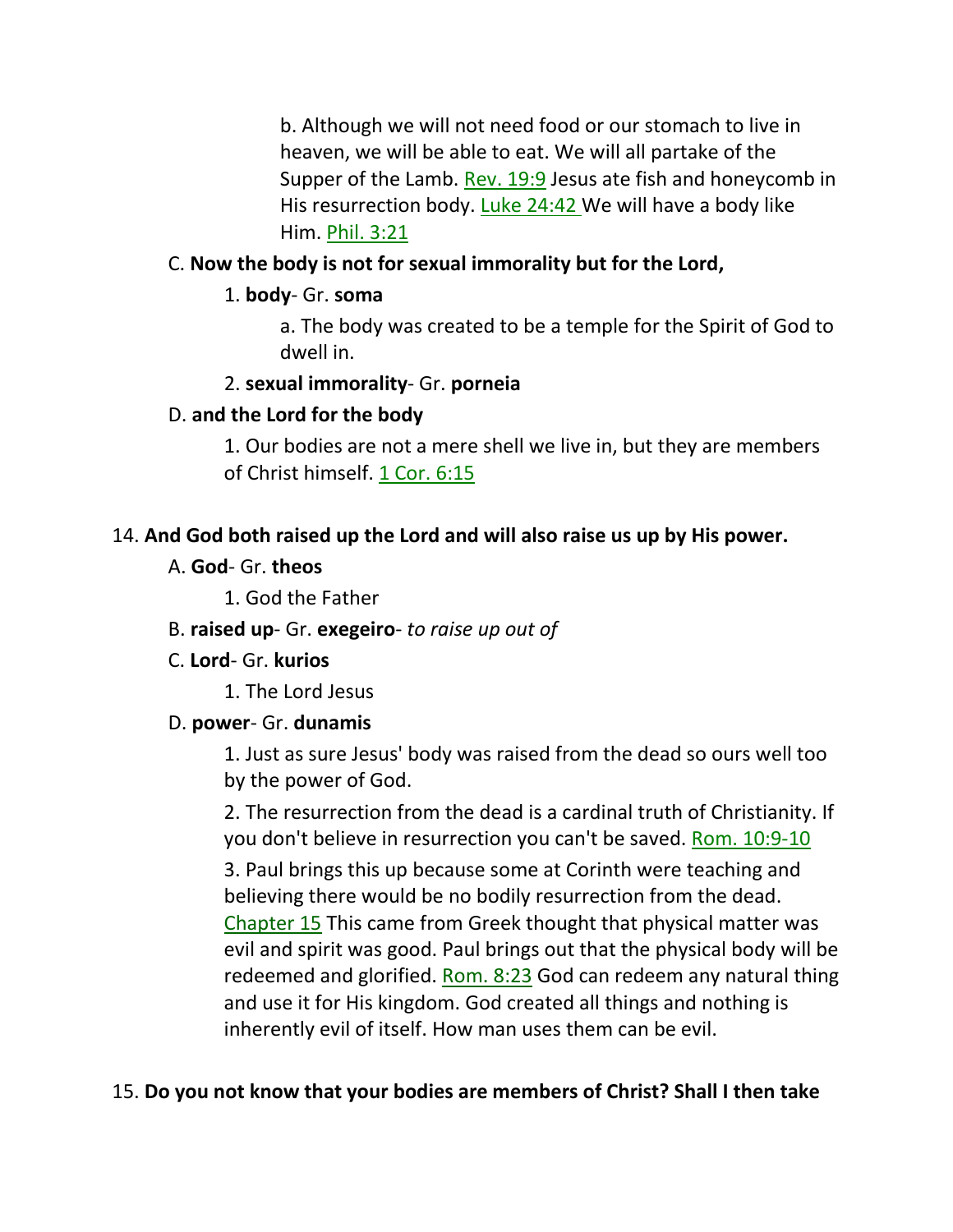# **the members of Christ and make** *them* **members of a harlot? Certainly not!**  A. **Do you not know that your bodies are members of Christ?**

1. **know**- Gr. **eido**- *to see or perceive with the mind*

a. When Paul asks this question in his writings it is either that the one's he is speaking to does not know it, or they are ignoring the fact.

## 2. **bodies**- Gr. **soma**

a. This is an outstanding statement! Think about this folks! Our physical body we have now is a member of Christ! This elevates the importance of our body. Our body matters. What we do with our body matters! Our body is not a mere container that we will throw away when we die to get something better. No, the body we have now will be resurrected and glorified and be connected to Christ forever!

b. This would have also been shocking to the Corinthians as well. This went against the Greek philosophy of the day which stated that physical matter including the body was evil and would be destroyed after death. They also believe that physical matter and the non-physical world never interacted or affected one another.

c. Some of the folks at Corinth had bought into the lie that the body was evil, so the body could just do what it wanted to do and it would not affect the soul. This is not the case. What we do with our body affects our soul. What happens in the soul will affect the body. Some thought since their body was evil that God did not care about what happened in the body. They thought that they could sin sexually with their body and that God would not care. This is not true.

## 3. **members-** Gr. **melos**

a. Our entire spirit, soul, and body are members of Christ. Eph\_5:30

## B. **Shall I then take the members of Christ and make them members of a harlot?**

1. **take**- Gr. **airo**

2. **make**- Gr. **poieo**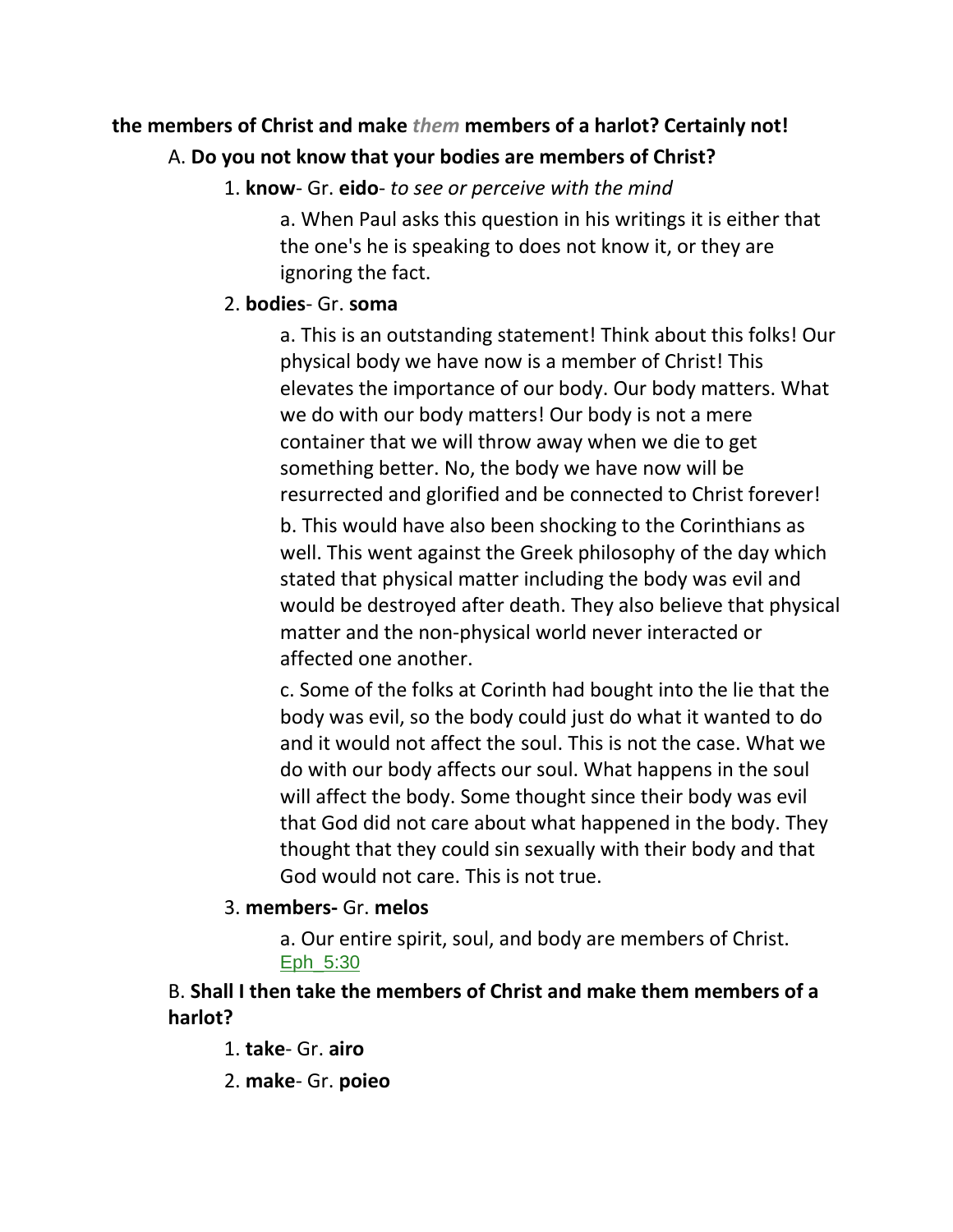### 3. **harlot**- Gr. **porne**

a. Paul brings this out because the heathen worship of the day included temple prostitutes. Evidently there were some at Corinth visiting the temple and spending time with prostitutes there. Paul is saying, What! Don't you know that your bodies are members of Christ! Do you think that it is ok to join a member of Christ to a prostitute?

## C. **Certainly not!**- Gr. **ginomai me**- *May it never come to be!*

1. Unfortunately this has occurred many times during church history.

2. This phrase is used by Paul ten times in his writings. Ten is the number of testing and trials in scripture. Man has tried and tested this God forbid through church history.

## 16. **Or do you not know that he who is joined to a harlot is one body** *with her?* **For "THE TWO," He says, "SHALL BECOME ONE FLESH."**

A. **Or do you not know that he would is joined to a harlot is one body with her?**

- 1. **know** Gr. **eido**
- 2. **joined** Gr. **kallao** *to glue*

3. **harlot**- Gr. **porne**- *a prostitute, one who provides illicit services for money*

4. **one body**- Gr. **heis soma**

B. **For the two,**

1. **two**- Gr. **duo**

C. **He says,**

### D. **shall become one flesh**

1. **one flesh**- Gr. **heis sarx**

a. This phrase is used of a marriage of a woman and man. Gen\_2:24; Mat\_19:5-6; Mar\_10:8; Eph\_5:31

b. God sees the sexual union as a marriage. If this is not based upon a covenant then this becomes a unholy marriage. Having sex with someone you have not made a covenant with creates a unholy marriage. Many today are living together and having sex with no covenant. They have an unholy marriage. The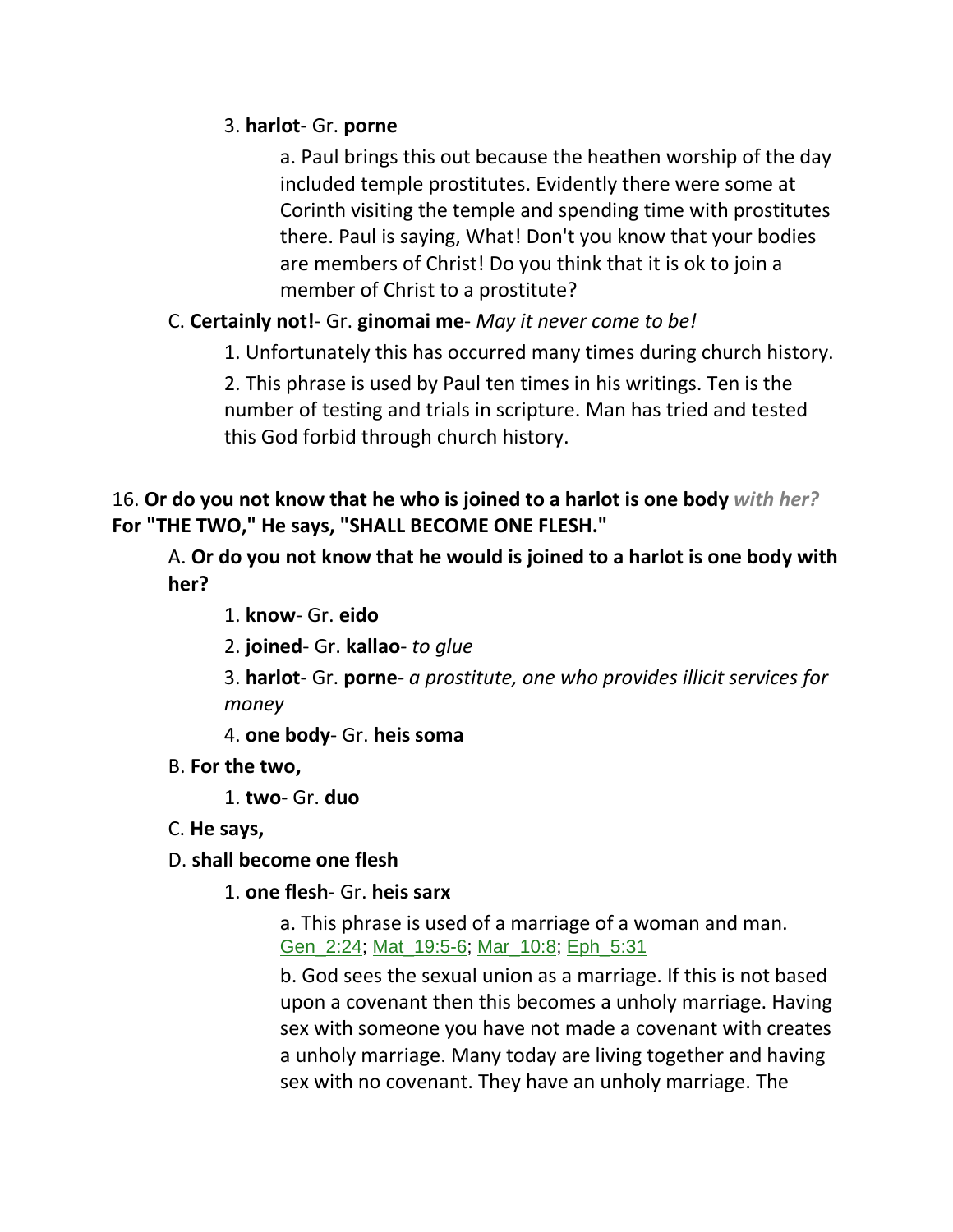terms wife or husband are covenant terms. Just living with someone does not make them your spouse. This comes through a covenant commitment that is public and official with the government. It has witnesses and vows.

c. Holy matrimony is based upon a covenant that is consummated by the sexual act- which should include the shedding of blood.

d. Marriage is a flesh covenant. It makes two one flesh. This union is until physical death. There is no marriage in heaven. Marriage does not make two spirits one as many say during the marriage ceremony. Natural marriage is not eternal. We only have one eternal marriage and it is with the Lord Jesus.

#### 17. **But he who is joined to the Lord is one spirit** *with Him.*

#### A. **joined**- Gr. **kallao**- *to glue*

1. It is impossible to see where our spirit ends and the Lord's Spirit begins. Our reborn spirit is infused with the Spirit of the Lord like tea is infused into water.

#### B. **one spirit**

1. Just as amazing as the statement that our bodies are member of Christ, so is that our spirit is joined with the Lord and is one spirit with Him. We are in an eternal union with the Lord. Joh 17:21-23

2. This is the reason we can bear the fruit of the Spirit. Gal. 5:22-23

3. We are identical to Jesus in our reborn spirit. 1 John 4:17

4. Because of this we are partakers of the divine nature. 2 Peter 1:4

5. As a Christian we can operate in the flesh or in the spirit. The determining factor is faith or unbelief.

# 18. **Flee sexual immorality. Every sin that a man does is outside the body, but he who commits sexual immorality sins against his own body.**

### A. **Flee sexual immorality**

1. **flee**- Gr. **pheugo**- *to flee away, seek safety by flight, metaphorically to flee (to shun or avoid by flight) something abhorrent, especially vices, to be saved by flight, to escape safely out of danger, to make escape*

a. It is not wise to stick around and investigate or ponder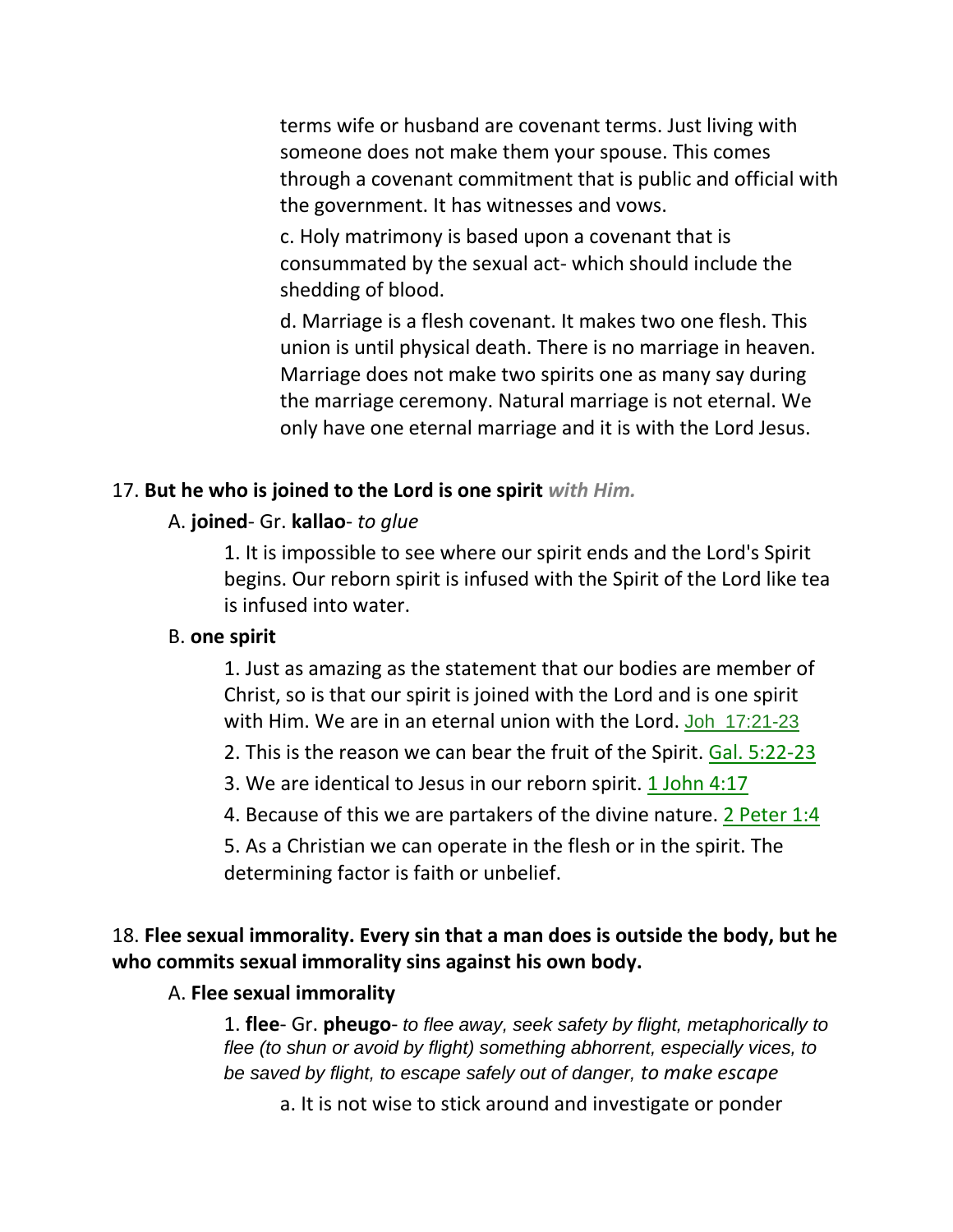sexual sin. **RUN man RUN!** 2 Tim. 2:22

b. Proverbs gives the advice not to hang around the corner of the prostitute. Proverbs Chapter 7

c. If you came across a rattlesnake it is not wise to hang around it. Run! This is the same with sexual sin. You will be bit and poisoned if not.

d. Joseph did this in the OT. Gen. 39:12-18

### 2. **sexual immorality**- Gr. **porneia**

a. This includes all sexual sin including pornography from which was derived from this Greek word.

### B. **Every sin that a man does is outside the body**,

### 1. **sin**- Gr. **hamartema**- *an individual act of sin*

### 2. **man**- Gr. **anthropos**- *mankind*

a. This is the general word for mankind. The specific word for male is **aner**. Here we see by the use of this word that sexual sin should be avoided by both men and women.

### 3. **does**- Gr. **poieo ean**

## 4. **outside**- Gr. **ektos**

a. Every sin [except sexual sin] involves partaking of something or doing something outside of the body even if it is to take it and put it in the body like alcohol or drugs. Sexual sin is the only sin that directly involves the body or the body of someone else.

### 5. **body**- Gr. **soma**

## C. **but he who commits sexual immorality sins against his own body**

## 1. **commits sexual immorality**- Gr. **porneuo**

## 2. **sins**- Gr. **harmartano**

### 3. **against**- Gr. **eis**- *into*

a. Sexual sin enters into the physical body and brings corruption. The life span of the sexually deviant is less than those who are not.

## 4. **own body**- Gr. **idios soma**

a. This would include sexually transmitted diseases such as AIDS.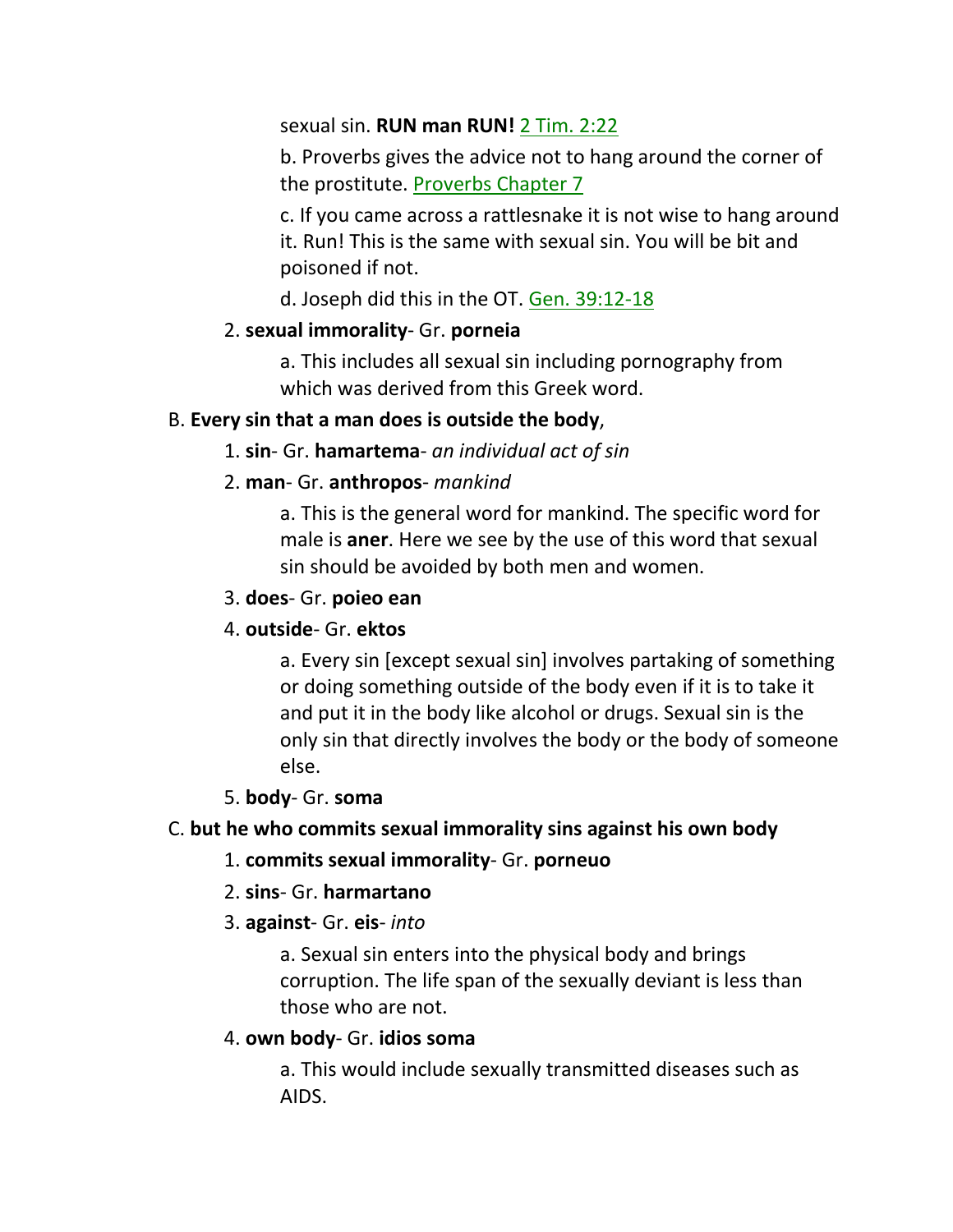19. **Or do you not know that your body is the temple of the Holy Spirit** *who is* **in you, whom you have from God, and you are not your own?** 

A. **Or do you not know that your body is the temple of the Holy Spirit who is in you,**

1. **know**- Gr. **eido**- *to see or perceive mentally*

a. Paul uses this phrase 6 times in this book. Either the Corinthians were ignorant or willfully so.

### 2. **body**- Gr. **soma**

a. What we do with our body is important to God.

b. Again Paul is striking against the popular Greek philosophy of the day which said the body was evil and what happened in it could not affect our inner selves. This is false.

## 3. **temple**- Gr. **naos**- *temple, shrine, the inmost part of a temple*

a. Some people have larger temples than others! I am looking to downsize.

### B. **whom you have from God,**

### 1. **have**- Gr. **echo**

a. Our bodies are a gift which we are to steward over.

b. Our body is our most precious earthly gift. Our body is our ticket to remain on the earth.

### 2. **from God**

a. God is the Father of our spirit and soul, but also the Creator of our body.

### C. **and you are not your own**

## 1. **own**- Gr. **heautou**

a. We including our body have been purchased with a price. They belong to Jesus. However, He will not force His way with us or our body. We are to yield to Him and present our members to Him and living and holy sacrifice. Rom 12:1

# 20. **For you were bought at a price; therefore glorify God in your body and in your spirit, which are God's.**

A. **For you were bought at a price;**